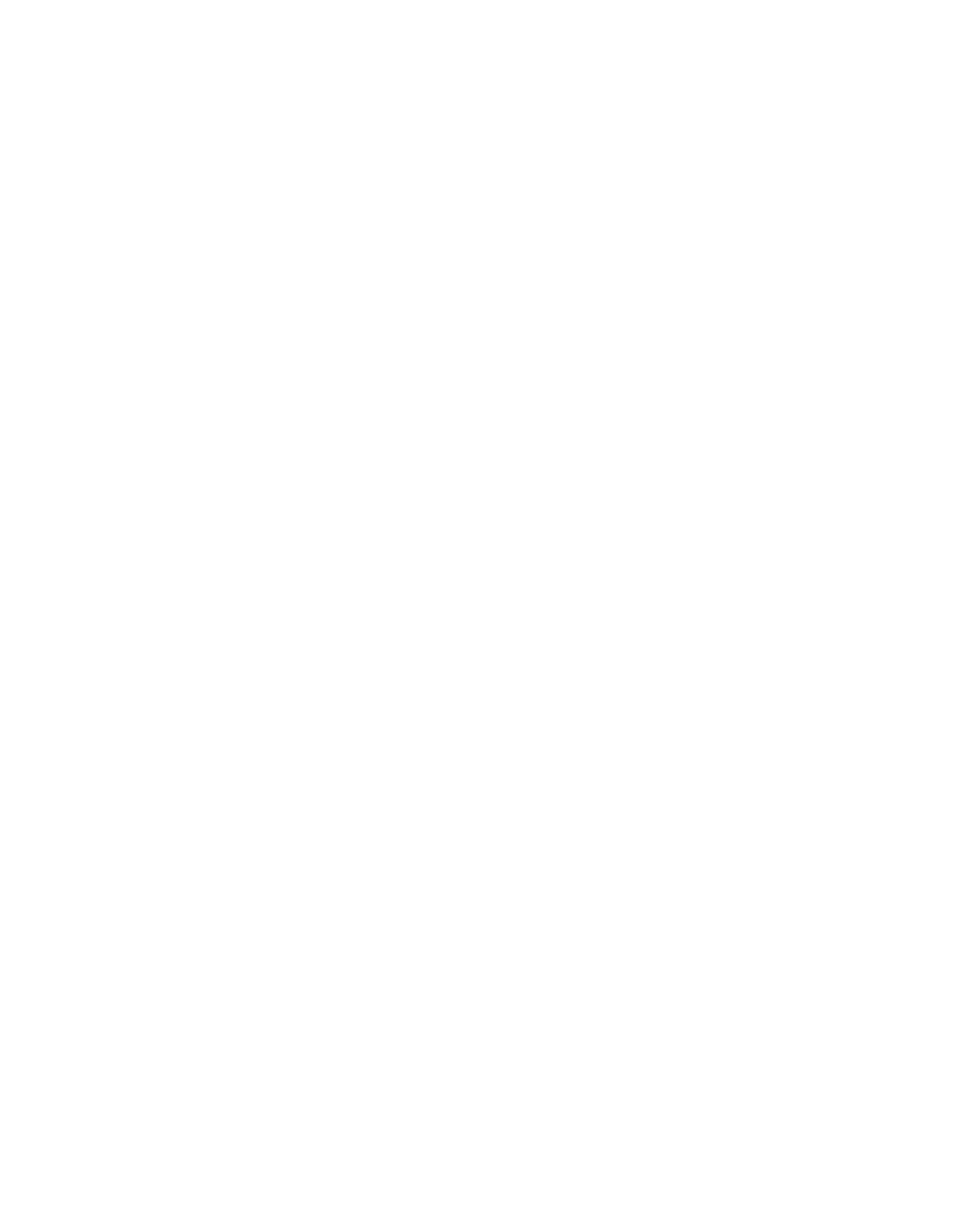## **BILL 1**

2018

### **ENERGY DIVERSIFICATION ACT**

*(Assented to , 2018)* 

#### **Preamble**

WHEREAS Alberta's bitumen production can realize better overall value for upstream producers through large-scale partial upgrading technologies;

WHEREAS Alberta will benefit from a stronger and more diversified economy if it takes full advantage of the opportunities its hydrocarbon feedstock provides to create value-added processing and the production of secondary and tertiary non-energy products; and

WHEREAS the Government has received recommendations from the Energy Diversification Advisory Committee to diversify Alberta's energy sector by expanding the downstream oil and gas sector using a variety of financial tools, including royalty credits, grants, loan guarantees and equity investments;

THEREFORE HER MAJESTY, by and with the advice and consent of the Legislative Assembly of Alberta, enacts as follows:

#### **Definitions**

**1** In this Act, "Minister" means the Minister of Energy.

#### **Establishment of programs**

**2(1)** The Minister shall establish programs that have the primary purpose of supporting economic growth and energy diversification, including, without limitation, programs that

 (a) support innovation and diversification in the energy sector by renewing the Petrochemicals Diversification Program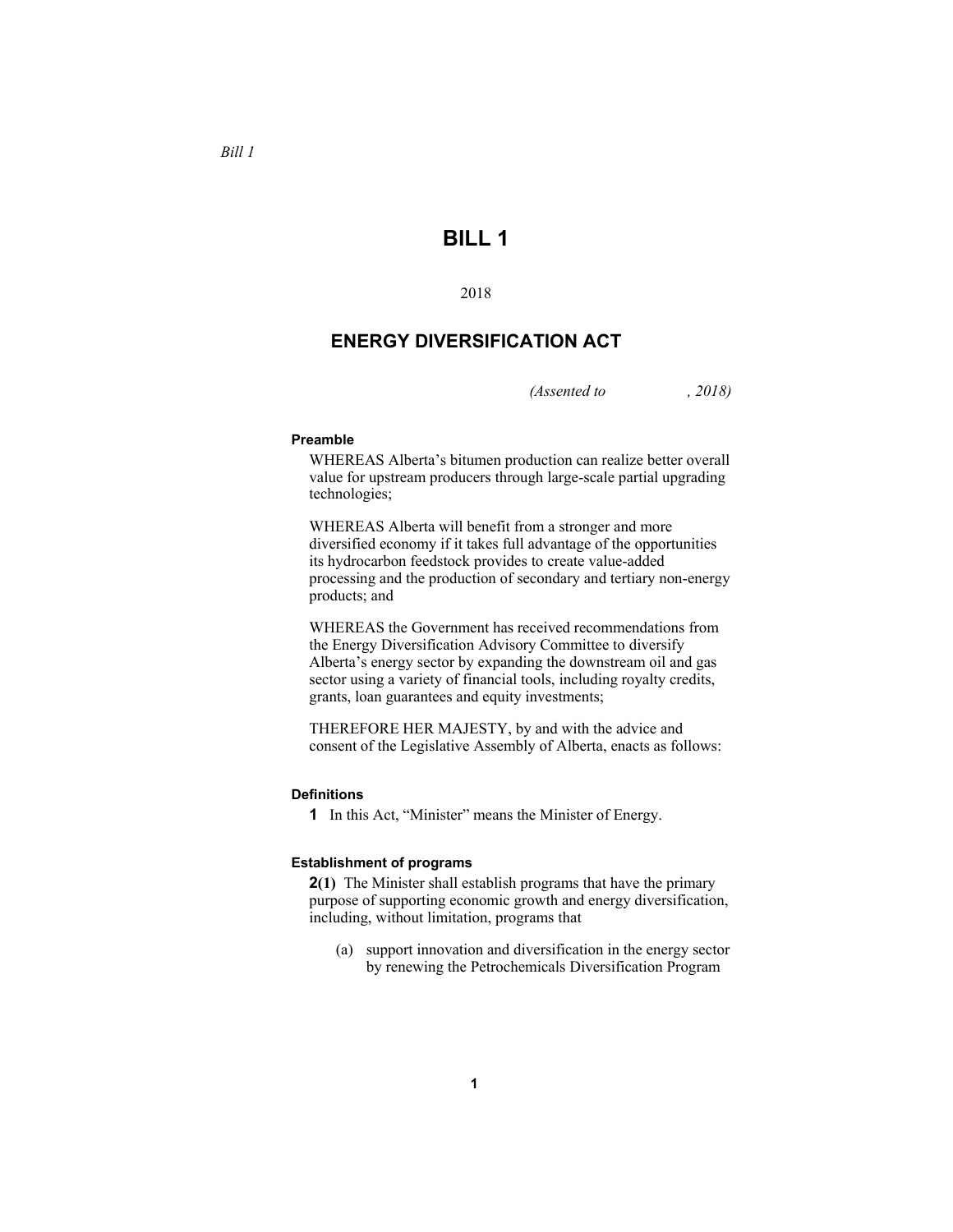and by allowing projects that consume ethane to be considered under that program,

- (b) increase access to capital,
- (c) increase the development of value-added upgrading in Alberta through a partial upgrading program under the *Petroleum Marketing Act*,
- (d) encourage more investment and jobs in upstream, midstream and downstream energy sectors by creating a petrochemical feedstock infrastructure program under the *Mines and Minerals Act*,
- (e) encourage increased participation from under-represented communities in the energy sector, and
- (f) support energy export development.

**(2)** A program referred to in subsection (1) may, subject to section 3(2), provide for the use of any financial tools available to the Minister, including, but not limited to, royalty credits and grants.

**(3)** For the purpose of subsection (1), the Minister may, subject to the approval of the Executive Council, direct the Alberta Petroleum Marketing Commission to use any financial tools available to the Commission under the *Petroleum Marketing Act*, including, but not limited to, loan guarantees and equity investments.

#### **Regulations**

**3(1)** The Minister may, if regulations are necessary to give effect to a program referred to in section 2, make regulations respecting the program, including its implementation.

**(2)** If the Minister wishes to establish an investor tax credit program or a capital investment tax program, the Minister shall introduce in the Legislative Assembly a bill to establish that tax program.

#### **Reports**

**4(1)** The Minister shall annually, and more frequently if the Premier directs, report to the Executive Council on the Minister's progress in establishing and implementing any programs under section 2.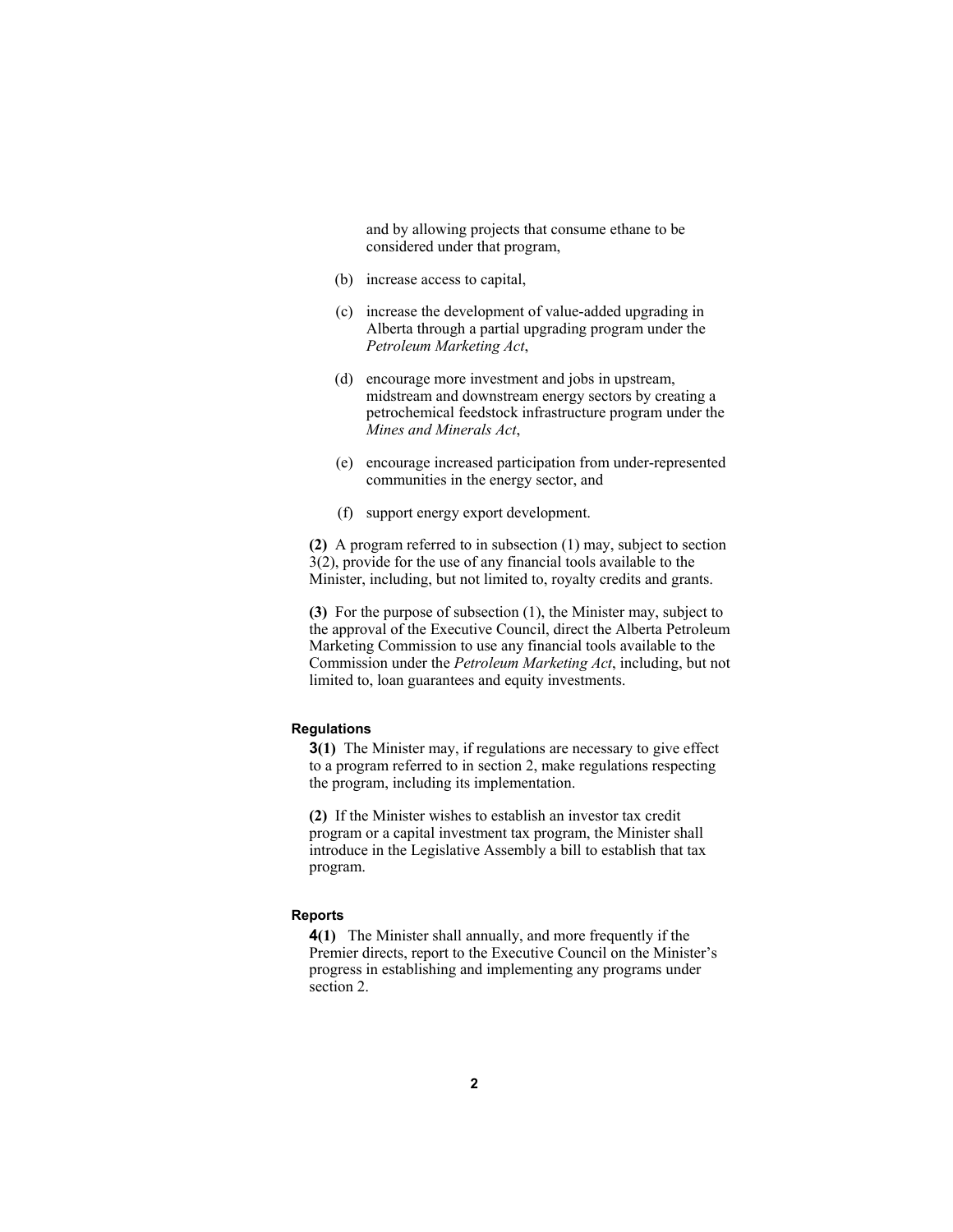**(2)** The Alberta Petroleum Marketing Commission shall annually, and more frequently if the Minister directs, report to the Minister on any project supported by the Commission through any programs established under section 2.